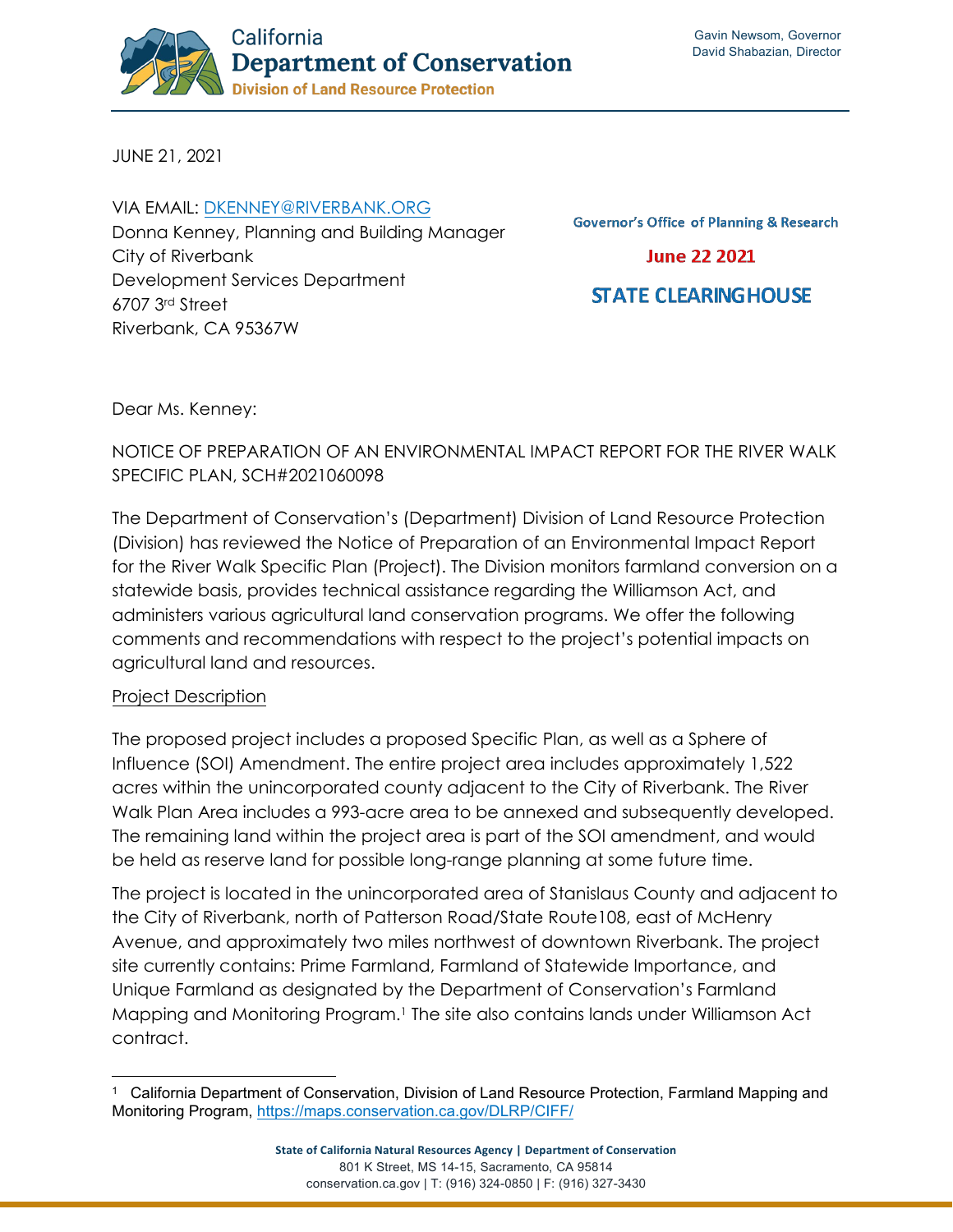## Department Comments

Although conversion of agricultural land is often an unavoidable impact under CEQA analysis, feasible alternatives and/or feasible mitigation measures must be considered. In some cases, the argument is made that mitigation cannot reduce impacts to below the level of significance because agricultural land will still be converted by the project, and therefore, mitigation is not required. However, reduction to a level below significance is not a criterion for mitigation under CEQA. Rather, the criterion is feasible mitigation that lessens a project's impacts. As stated in CEQA statue, mitigation may also include, "Compensating for the impact by replacing or providing substitute resources or environments, including through permanent protection of such resources in the form of conservation easements."[2](#page-1-0)

The conversion of agricultural land represents a permanent reduction in the State's agricultural land resources. As such, the Department advises the use of permanent agricultural conservation easements on land of at least equal quality and size as partial compensation for the loss of agricultural land. Conservation easements are an available mitigation tool and considered a standard practice in many areas of the State. The Department highlights conservation easements because of their acceptance and use by lead agencies as an appropriate mitigation measure under CEQA and because it follows an established rationale similar to that of wildlife habitat mitigation.

Mitigation via agricultural conservation easements can be implemented by at least two alternative approaches: the outright purchase of easements or the donation of mitigation fees to a local, regional, or statewide organization or agency whose purpose includes the acquisition and stewardship of agricultural conservation easements. The conversion of agricultural land should be deemed an impact of at least regional significance. Hence, the search for replacement lands should not be limited strictly to lands within the project's surrounding area.

A source that has proven helpful for regional and statewide agricultural mitigation banks is the California Council of Land Trusts. They provide helpful insight into farmland mitigation policies and implementation strategies, including a guidebook with model policies and a model local ordinance. The guidebook can be found at:

### <http://www.calandtrusts.org/resources/conserving-californias-harvest/>

Of course, the use of conservation easements is only one form of mitigation that should be considered. Any other feasible mitigation measures should also be considered.

<span id="page-1-0"></span><sup>2</sup> Public Resources Code Section 15370, Association of Environmental Professionals, 2020 CEQA, California Environmental Quality Act, Statute & Guidelines, page 284, [https://www.califaep.org/docs/2020\\_ceqa\\_book.pdf](https://www.califaep.org/docs/2020_ceqa_book.pdf)